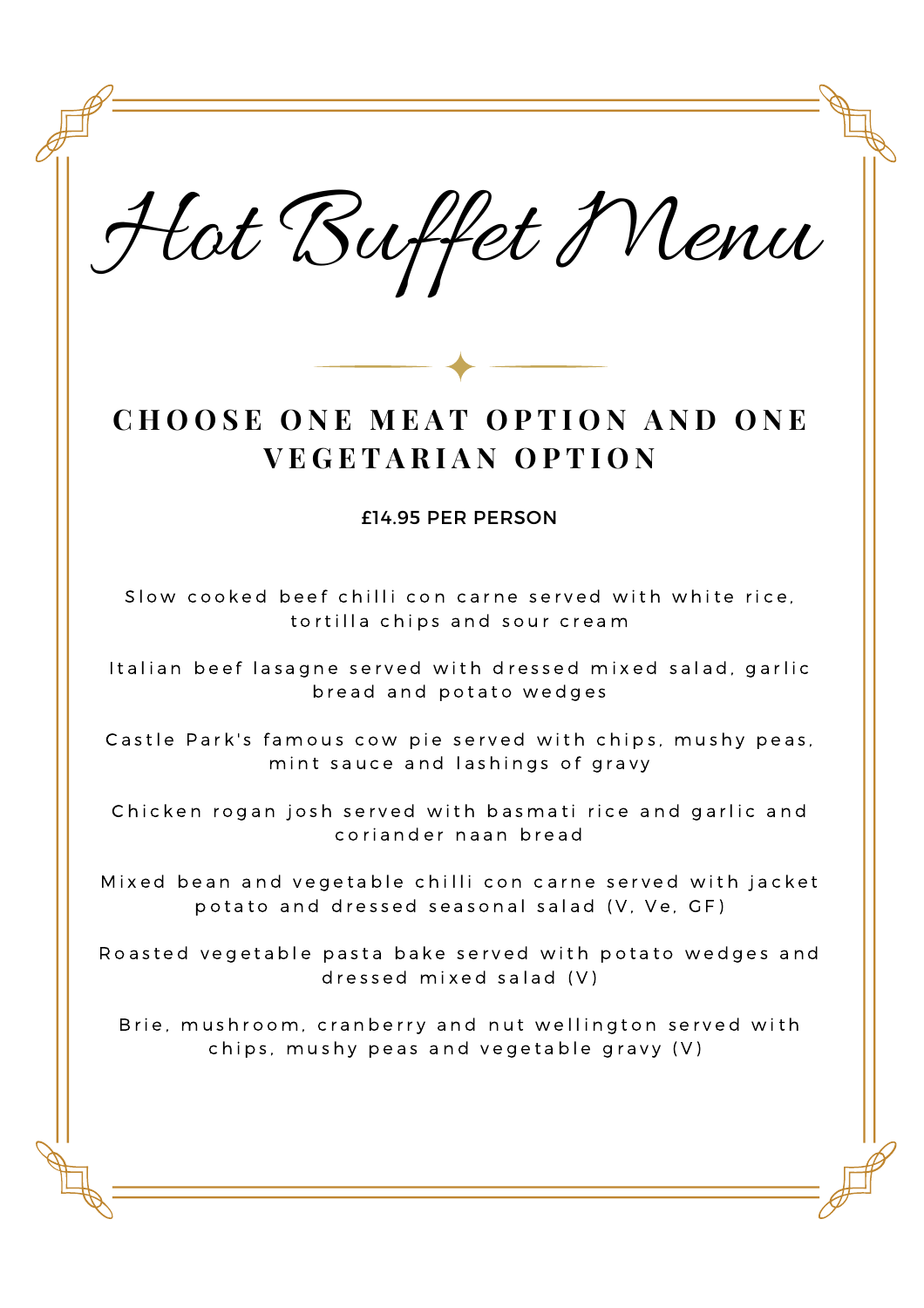Buffet Selector Menu



## **B U I L D Y O U R O W N B U F F E T**

Selection of sandwiches on soft wholemeal and white rolls (2 per person) - £3.20

> Selection of savoury wraps (wholemeal, beetroot and spinach) - £3.20

> > Chips and dips  $-$  £2.30

Rustic seasoned wedges and dips - £2.30

Savoury indian platter with yoghurt and mint dip - £3.10

Home baked sausage roll with HP sauce - £1.80

Home baked cheese and onion roll - £1.75

Butcher's pork pie with real ale chutney - £1.60

Quiche selection - £1.80

Stuffed potato skins with cheddar cheese and red onion -£ 2 . 1 0

Halloumi sticks with sweet chilli dip - £2.10

Crispy coated chicken goujons with BBQ sauce - £2.30

Mini Chinese style duck bon bons with hoisin sauce - £2.25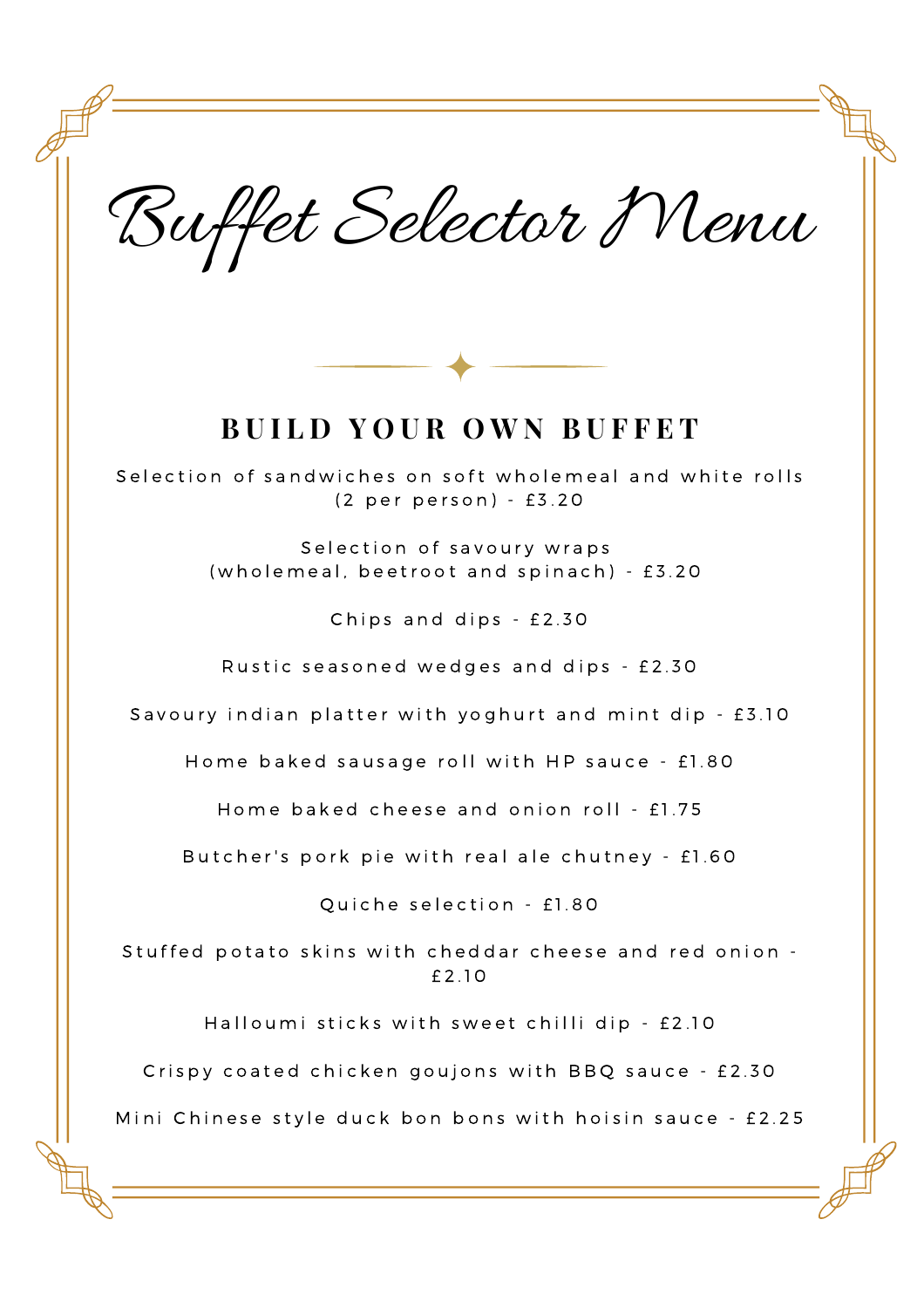Buffet Selector Menu

## **B U I L D Y O U R O W N B U F F E T**

BBQ glazed roasted chicken drumsticks - £1.95 Sweet chilli pork chipolata sausage - £1.95

Homemade classic crunchy slaw - £2.20

Dressed mixed seasonal salad - £2.20

Penne pasta with tomato, basil and red pepper salad - £2.20

Tomato, red onion and basil salad with balsamic glaze - £2.20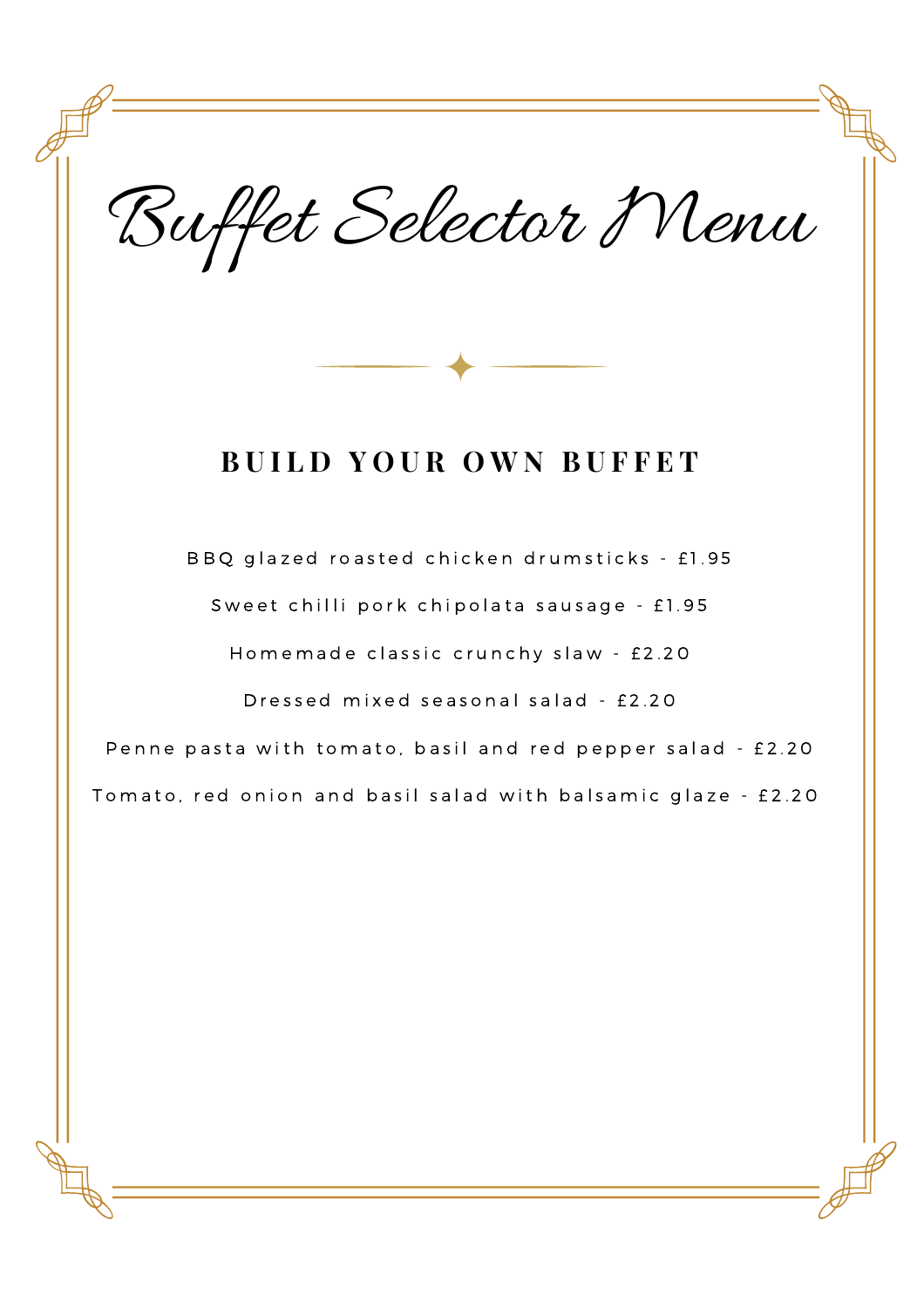Buffet Menu MEAT ROAST £12.95 PER PERSON BBQ pulled pork sandwiches served with salad, homemade coleslaw, potato wedges and dips Hot roast pork sandwiches served with sage and onion stuffing, apple sauce, homemade slaw, chips and dips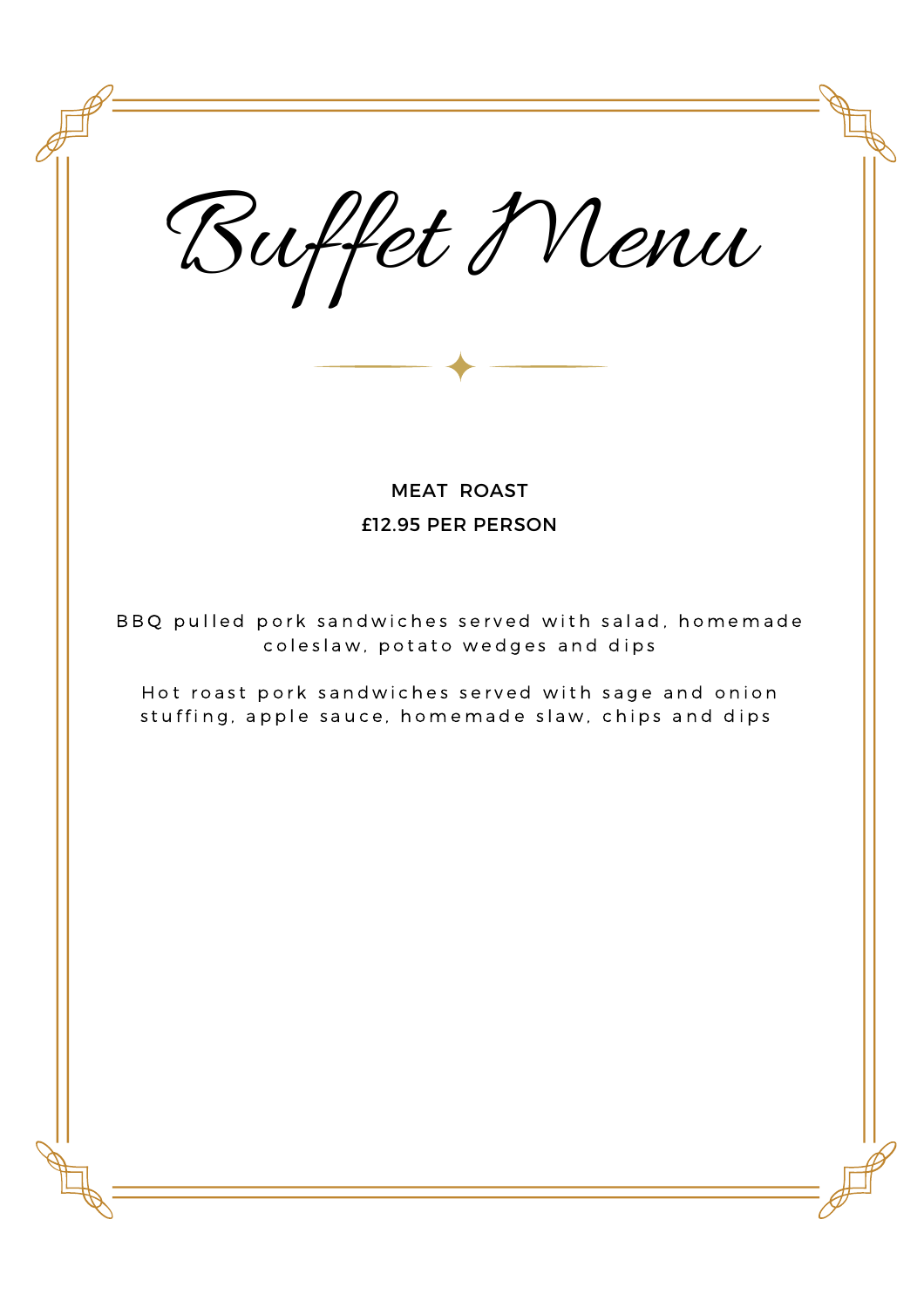Buffet Menu **B U F F E T O N E** £10.00 PER PERSON Selection of sandwiches on soft wholemeal and white rolls (2 per person) Seasoned potato wedges and dips Crispy coated chicken goujons with BBQ sauce Home baked sausage rolls and HP sauce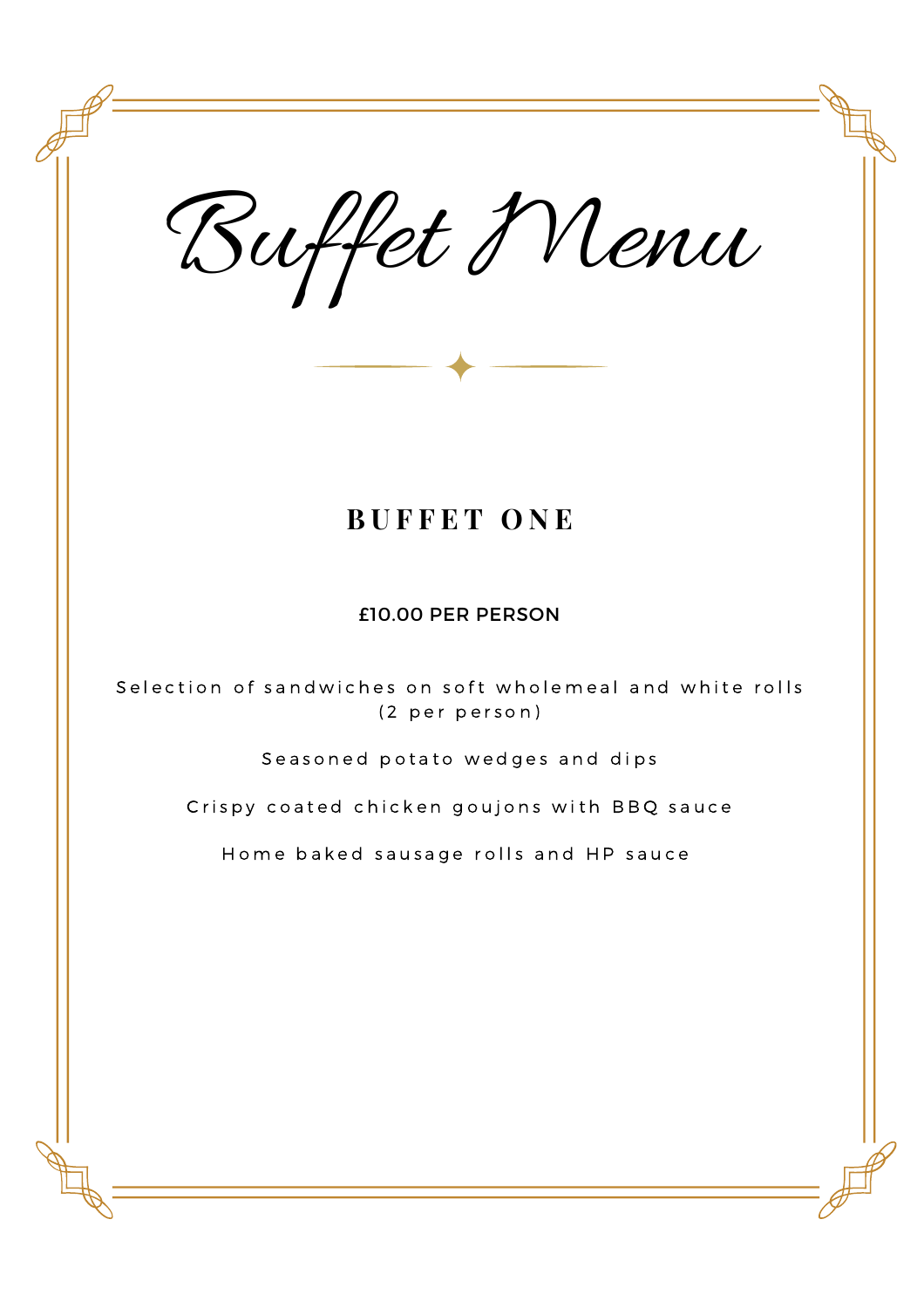Buffet Menu

## **B U F F E T T W O**

£11.95 PER PERSON

Selection of sandwiches on soft wholemeal and white rolls (2 per person)

Home baked sausage rolls and HP sauce

Seasoned potato wedges and dips

Crispy coated chicken goujons with BBQ sauce

Mini vegetable spring rolls with sweet chilli dip

Homemade classic crunchy slaw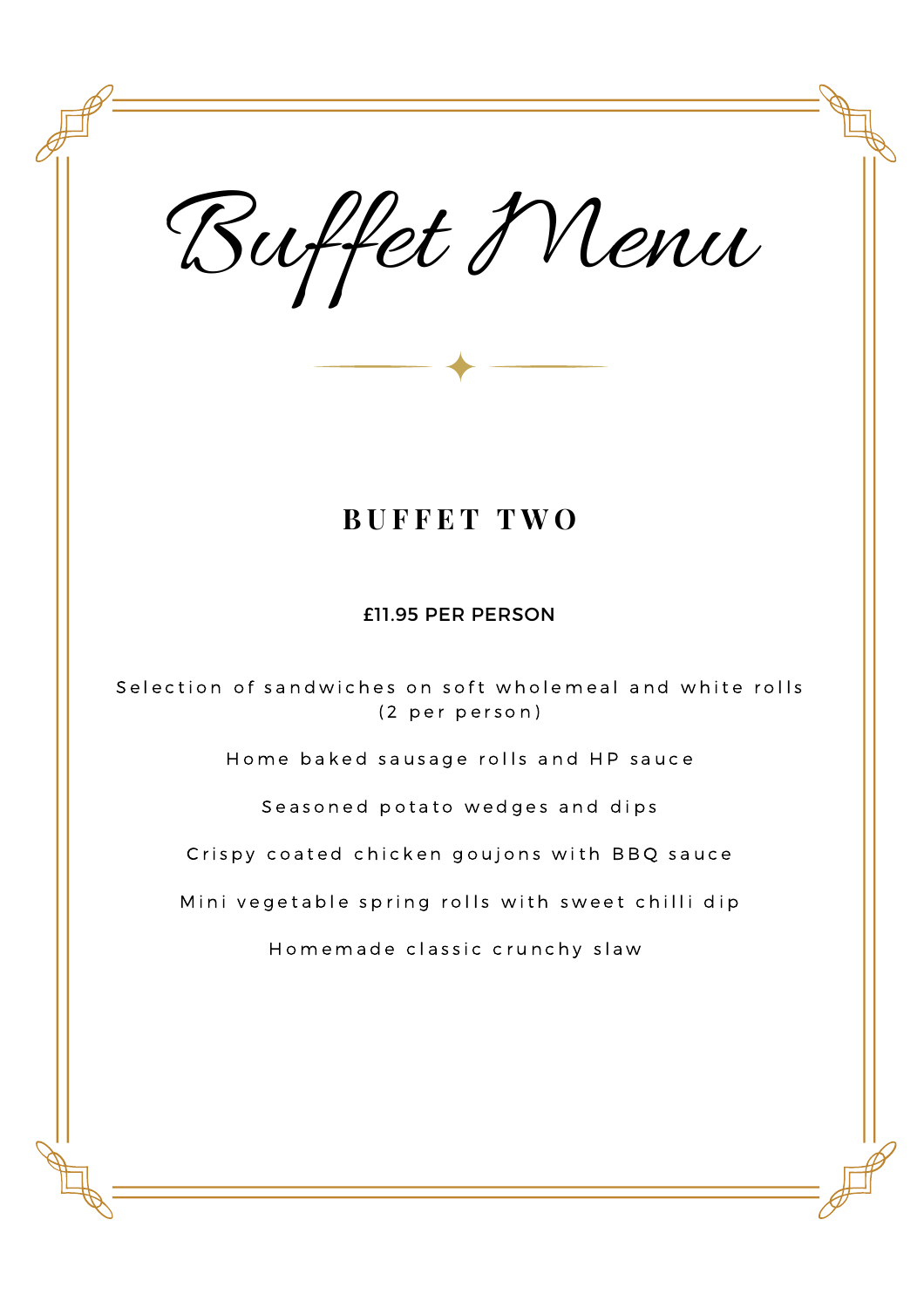Buffet Menu

### **B U F F E T T H R E E**

£12.95 PER PERSON

Selection of savoury wraps Savoury indian platter with yoghurt and mint dip BBQ glazed roast chicken drumsticks Butchers pork pie with real ale chutney Halloumi sticks with sweet chilli dip Home baked cheese and onion rolls Crispy potato skins with cheddar cheese and red onion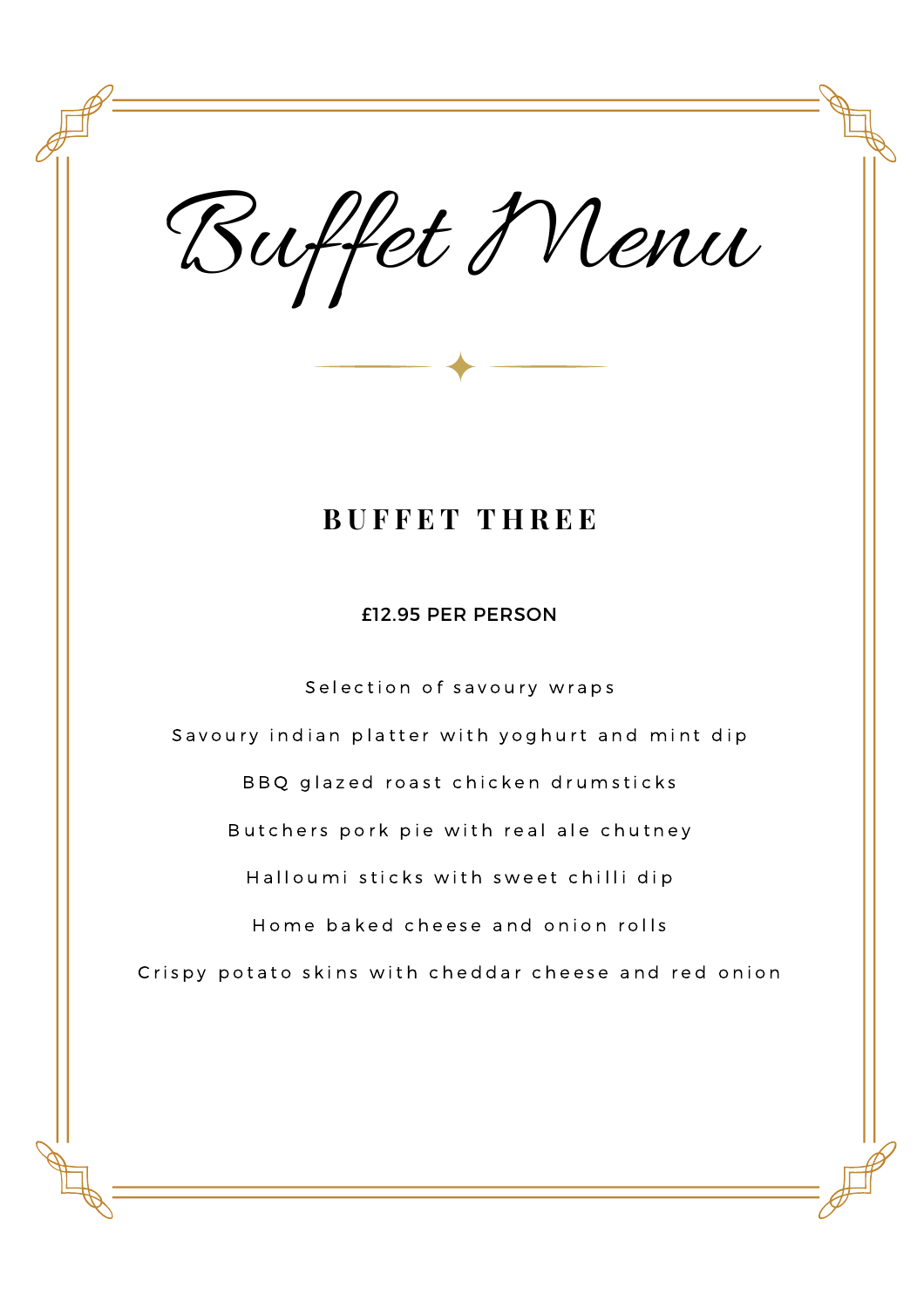Buffet Menu

## ALLERGEN SELECTION AVAILABILITY

#### GLUTEN FREE

- sandwiches and wraps
- · BBQ glazed chicken drumsticks
- crispy potato skins with cheddar cheese and red onion
- seasoned potato wedges and dips
- homemade classic crunchy slaw
- · dressed mixed leaf salad
- tomato, basil and red onion salad

#### VEGETARIAN AND VEGAN

- homebaked vegan sausage rolls and dips
- stuffed jacket potatoes with vegan cheese and spring onion
- seasoned potato wedges
- homemade classic crunchy slaw
- **•** penne pasta with tomato, basil and pepper salad
- olives and nuts
- chips and dips
- tomato, basil and red onion salad with balsamic glaze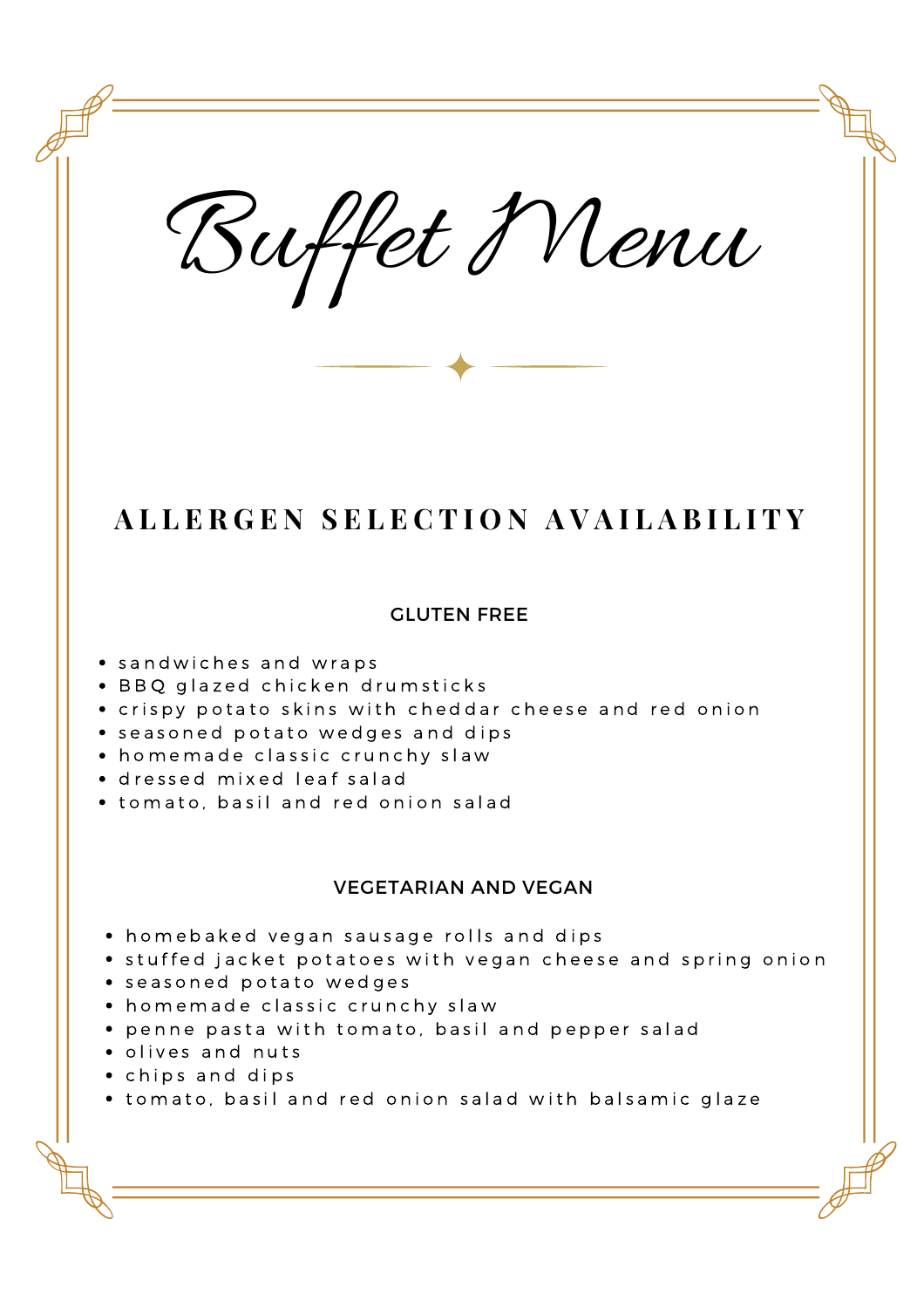3 Course Menu **S T A R T E R S** HOMEMADE CREAM OF TOMATO AND BASIL SOUP (V) with garlic croutons - £5.75 HOMEMADE COUNTRY VEGETABLE SOUP (V) with rustic ciabatta croutons - £5.75 HOMEMADE SWEET POTATO AND BUTTERNUT SQUASH SOUP (V) with parsley croutons - £5.75 SEASONAL DUET OF MELON WITH MIXED FRUITS (V, VE, GF) £ 5 . 6 5 CHICKEN LIVER PATE with real ale compote -  $£6.75$ CRISPY COATES CHICKEN with dressed leaves and sweet chilli dipping sauce - £6.75 CLASSIC PRAWN COCKTAIL with baby gem lettuce, Marie Rose sauce and lemon with malted brown rolls - £6.95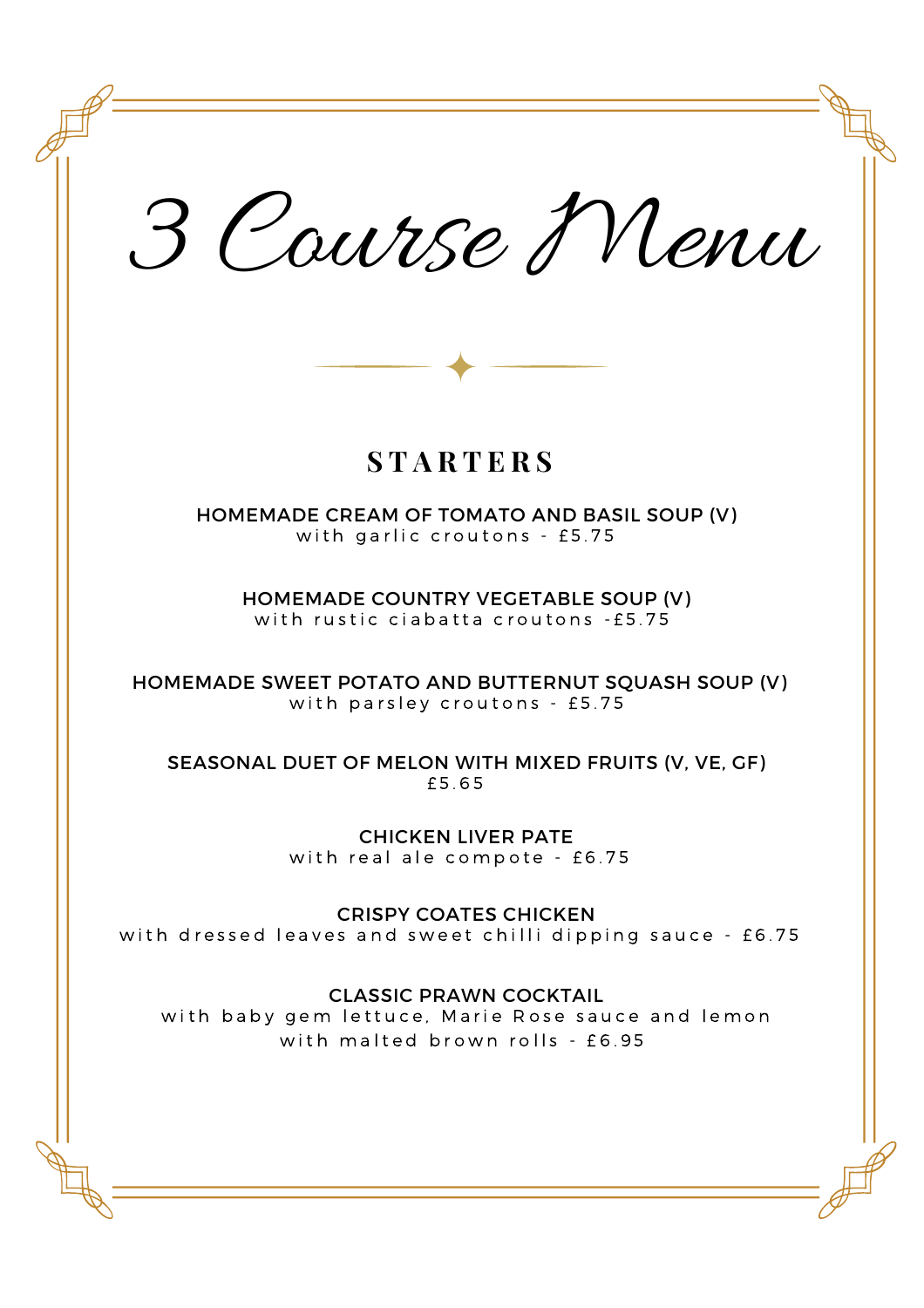3 Course Menu **M A I N S** CASTLE PARK HOMEMADE STEAK AND POTATO PIE with mint sauce and lashings of gravy - £13.95 SLOW BRAISED BEEF with button mushrooms, red wine and thyme gravy with Yorkshire puddings - £14.95 ROASTED SUPREME OF CHICKEN with white wine, cream and tarragon sauce - £12.95 PAN FRIED BREAST OF CHICKEN with roasted shallot, garlic and pepper sauce  $-$  £12.95 LOCALLY MADE YORKSHIRE BANGERS AND MASH with onion gravy  $-$  £13.50 ROAST LOIN OF BRITISH PORK with crackling, sage and onion stuffing and a Henderson's relish gravy - £12.95 ROAST NORFOLK TURKEY ROULADE WRAPPED IN SMOKED BACON with a sage and onion stuffing - £13.25 All served with Chef's choice of fresh seasonal vegetables and *s u i t a b l e c a r b o h y d r a t e*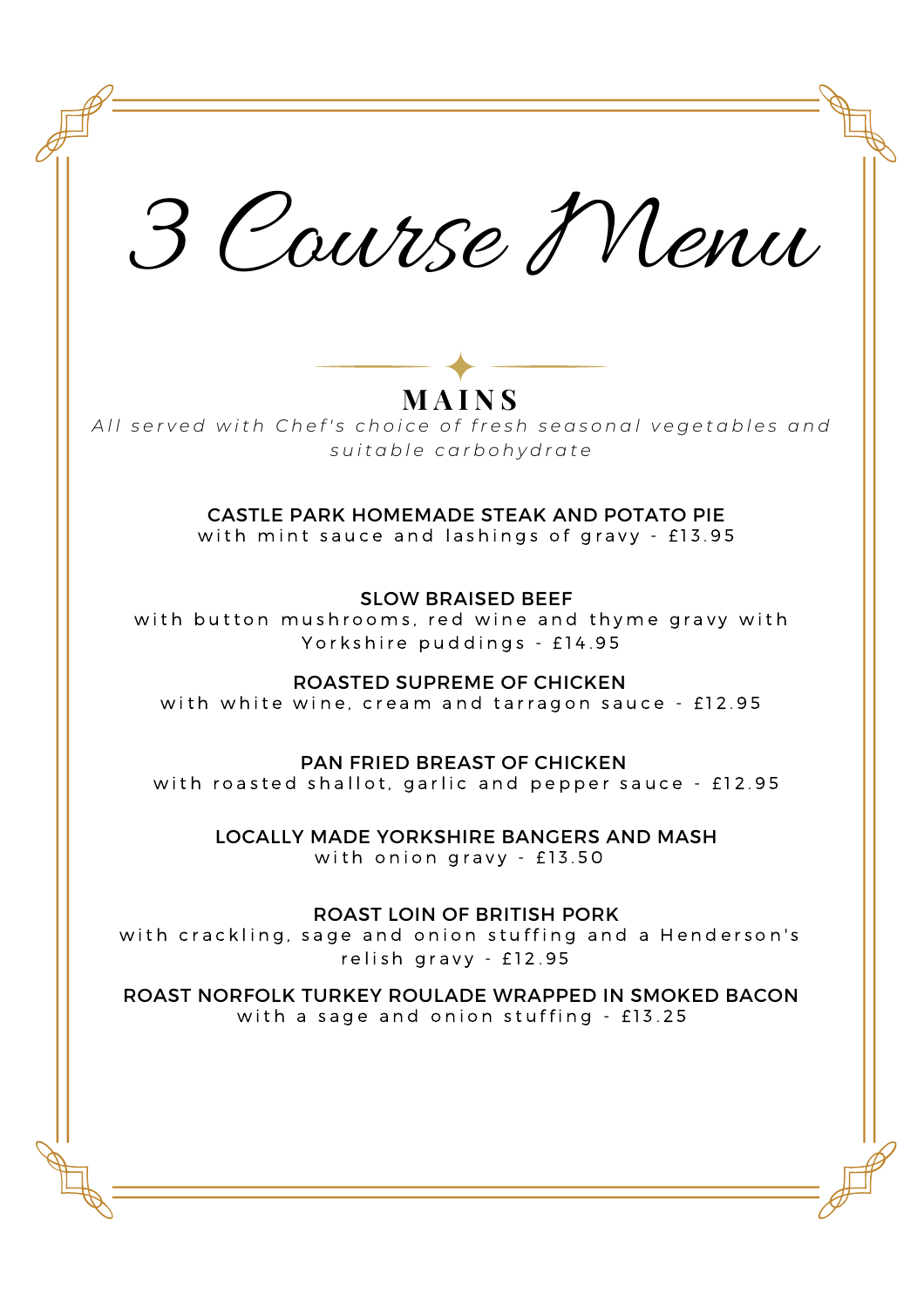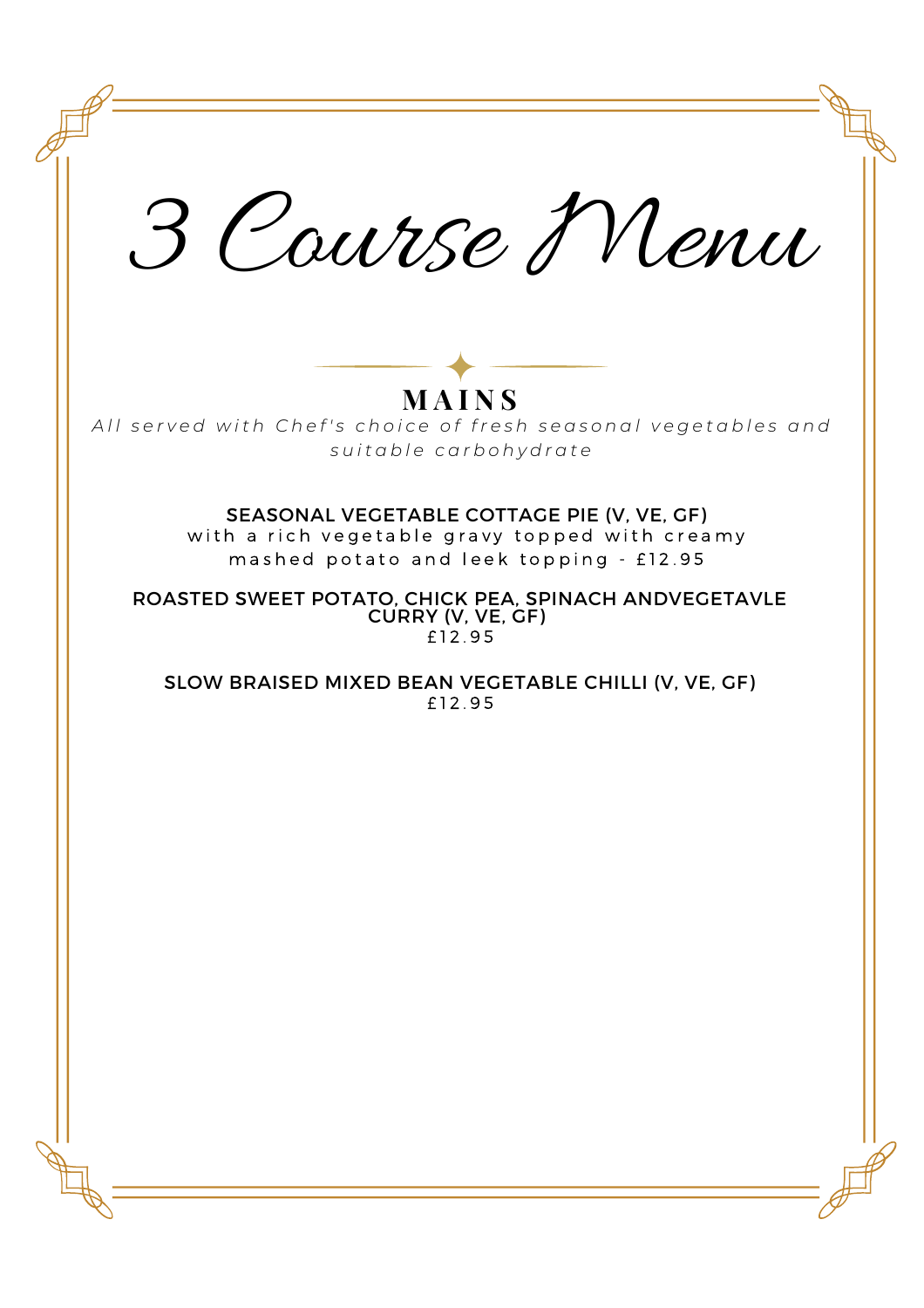3 Course Menu

### **D E S S E R T S**

BRAMLEY APPLE CRUMBLE with vanilla custard - £5.50

FRUITS OF THE FOREST CRUMBLE £ 5 . 5 0

#### STICKY TOFFEE PUDDING

with cream or vanilla custard (GF available) - £5.50

BANOFFEE PIE

pastry filled case with toffee sauce, sliced banana and finished with fresh cream, a dusting of cocoa and milk chocolate shavings - £6.50

#### MALTED MILK AND IRISH CREAM TORTE

crunchy biscuit base topped with milk chocolate truffle, centred with Bailey's cream and finished with rich chocolate ganache, chocolate melted balls and chocolate  $crispy$  pearls -  $£6.50$ 

CITRUS TART

pure butter french pastry tart filled with zingy lemon curd and finished with a raspberry fruit coulis - £6.50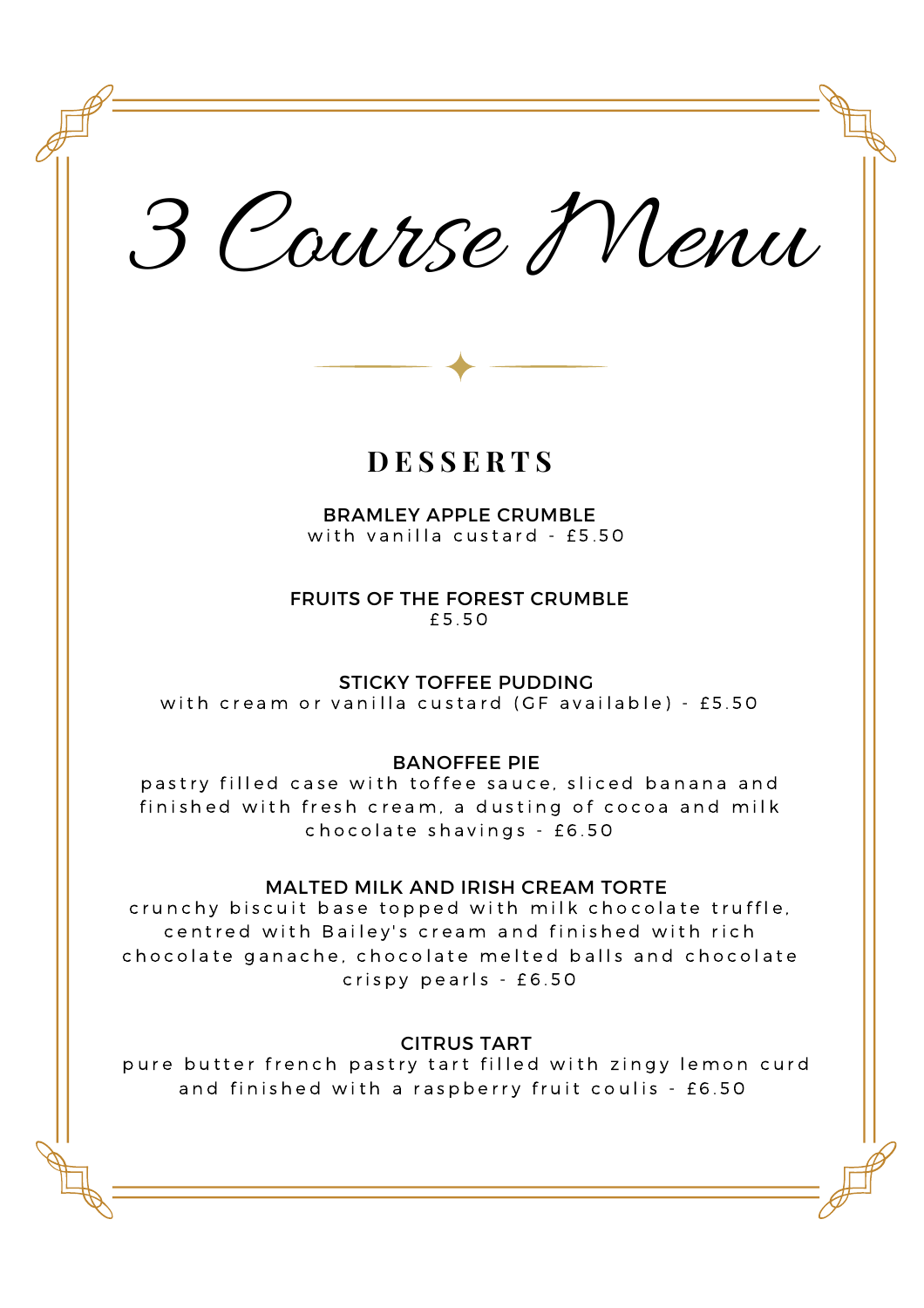3 Course Menu **D E S S E R T S** CHOCOLATE, VANILLA AND CHERRY CHEESECAKE (V, VE, GF) £ 6 . 5 0 CHOCOLATE CHEESECAKE crunchy cocoa nibs layered with waves of chocolate, cherry and vanilla flavoured cheesecake and a deep red cherry sauce  $-$  £6.50 CHEF'S DESSERT TABLE a selection of Chef's choice desserts served with fresh  $c$  r e a m  $-$  £5.50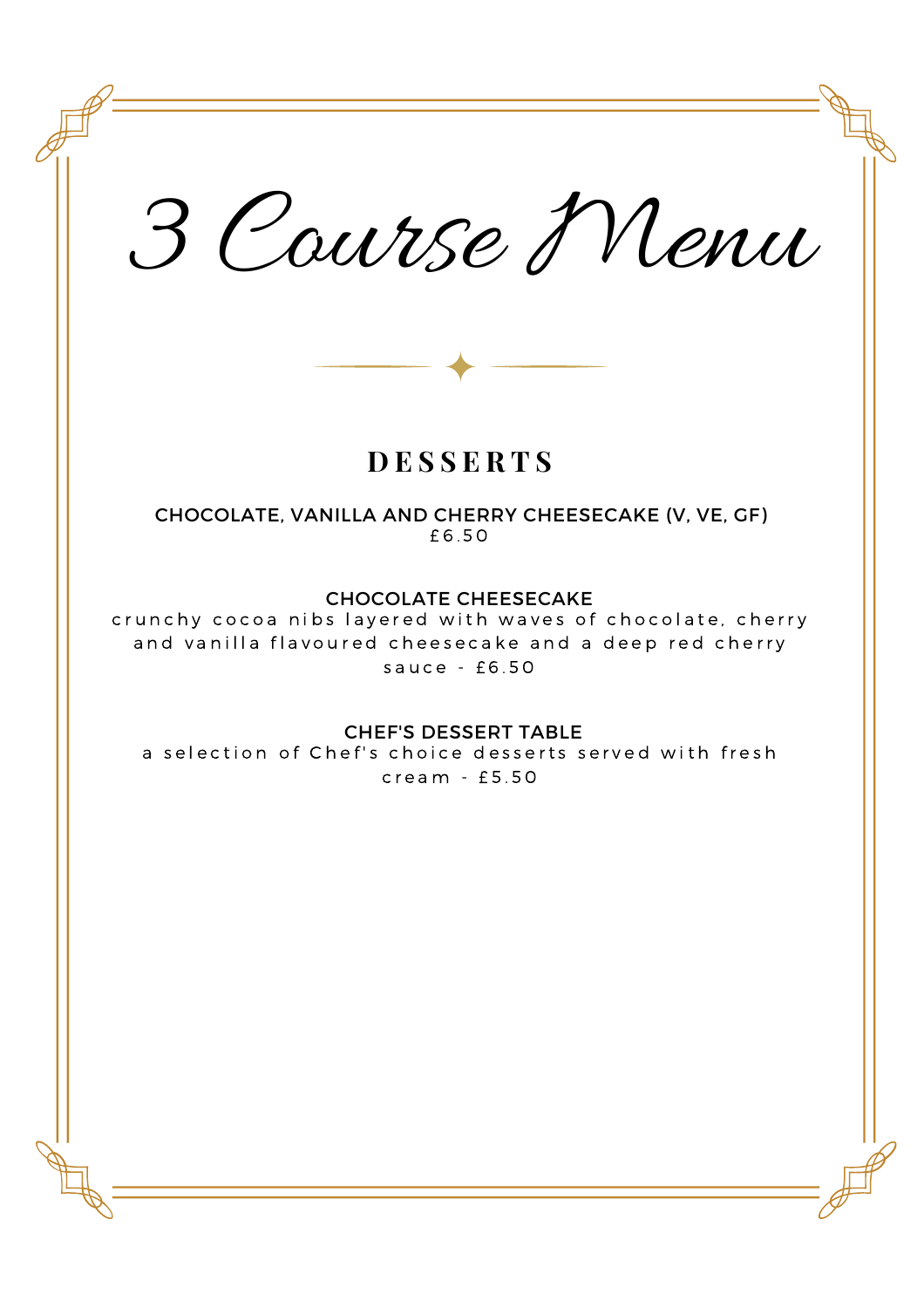Children 's Menu **C H O O S E O N E O F T H E F O L L O W I N G :** CHILDREN AGED 3 - 12 YEARS £8.95 PER CHILD Cheese and tomato pizza served with wedges, dips and beans Followed by novelty ice cream and served with unlimited juice OR Chicken goujons, chips and garden peas Followed by novelty ice cream and served with unlimited juice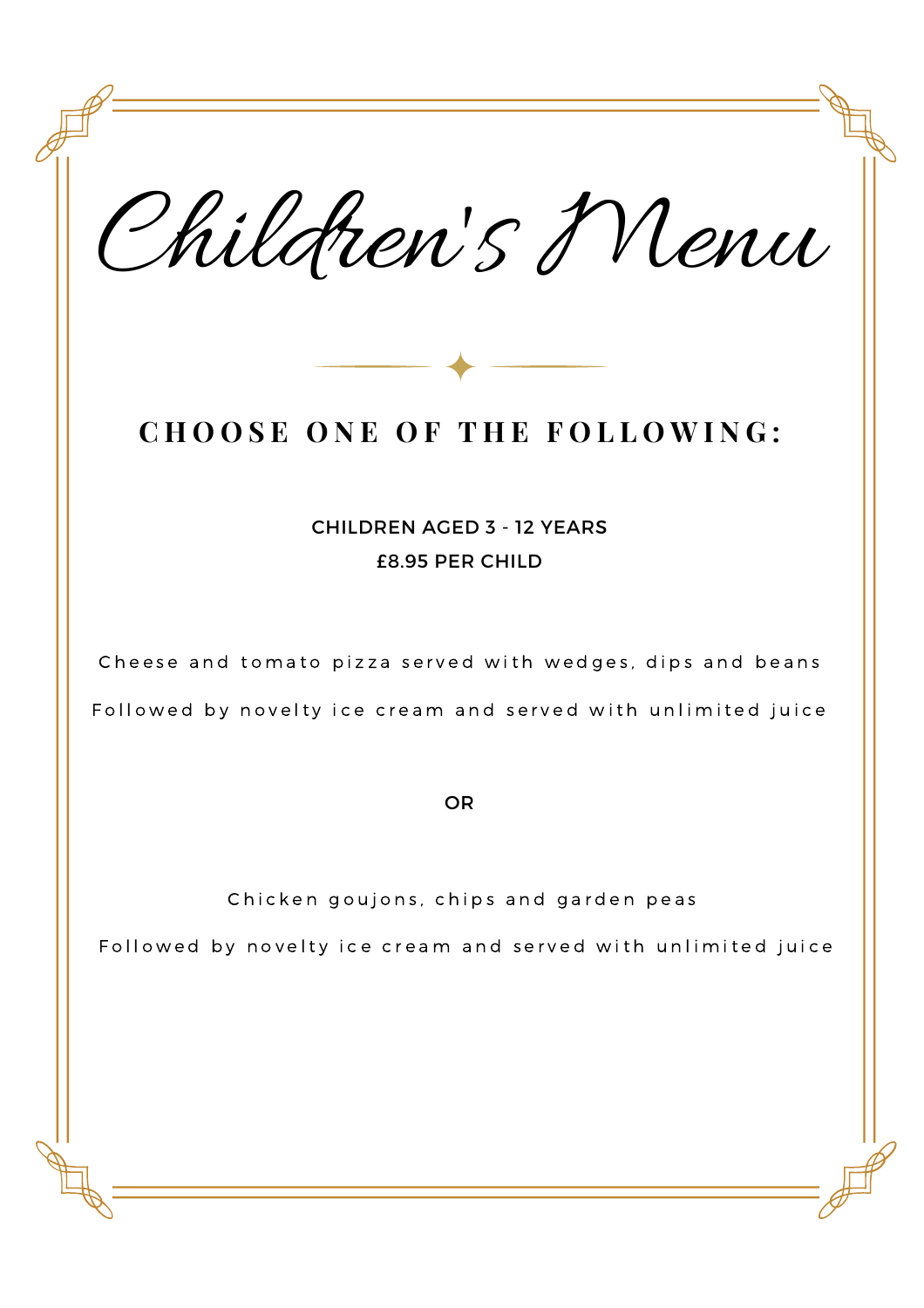Carvery Menu **C H A F F I N G D I S H S E R V I C E** CHOOSE ONE MEAT OPTION AND ONE VEGETARIAN OPTION £18.95 PER PERSON Roast Norfolk turkey crown with a sage and onion stuffing, chipolata sausage, cranberry sauce and gravy Honey and mustard glazed gammon Roast loin of pork with crackling, sage and onion stuffing, gravy and apple sauce Castle Park famous cow pie with lashings of gravy Roasted vegetable cottage pie topped with mashed potato and served with vegetable gravy (V, VE, GF) Chef's choice dessert table: Selection of cheesecakes, gateaus and tortes served with coulis and fresh cream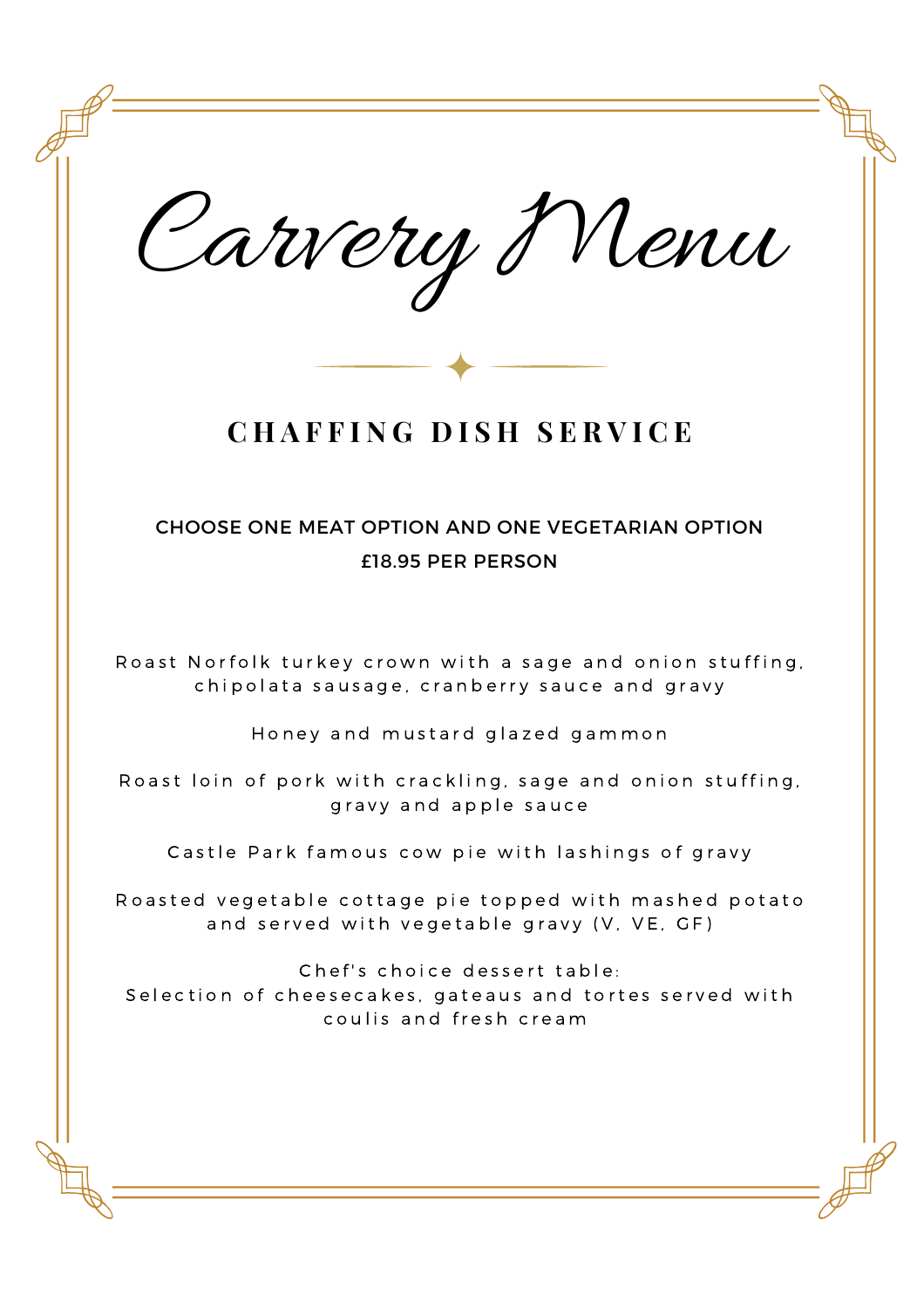Canape Menu

# **C H O O S E A N Y 2 O F T H E F O L L O W I N G :**

£5.50 PER PERSON

Chinese style duck bon bons Chicken yakitori with satay sauce Breaded mozzarella grissini sticks Mini brie and cranberry parcels Filo wrapped king prawns with sweet chilli sauce Honey and mustard glazed chipolata sausages Mini vegetable spring rolls with plum sauce

Additional choice £2.50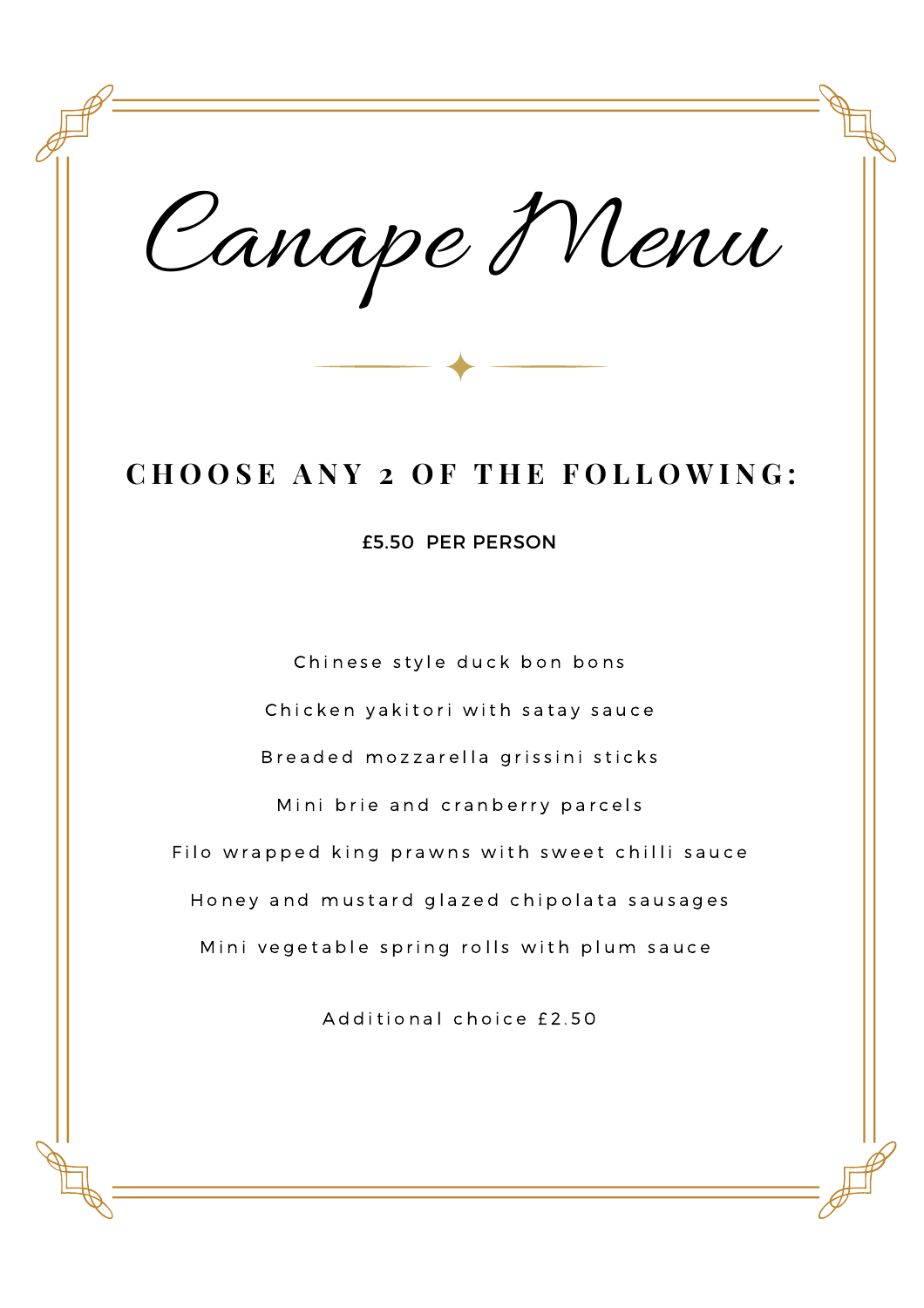Funeral Menu



### **O P T I O N O N E**

BREAKFAST MENU £10.95 PER PERSON

Hot breakfast sandwiches with one of the following:

Griddled back bacon OR; Local butcher's pork sausage OR; Sauteed field mushroom and roasted tomato.

Home baked cookies

Unlimited tea and coffee

## **O P T I O N T W O**

BUFFET MENU

#### £11.95 PER PERSON

Wholemeal and white rolls filled with one of the following:

Tuna and spring onion OR; Egg mayo and cress OR; Roast ham salad OR: Cheddar cheese and red onion..

Home baked sausage rolls

Fruit scones with jam and cream

Unlimited tea and coffee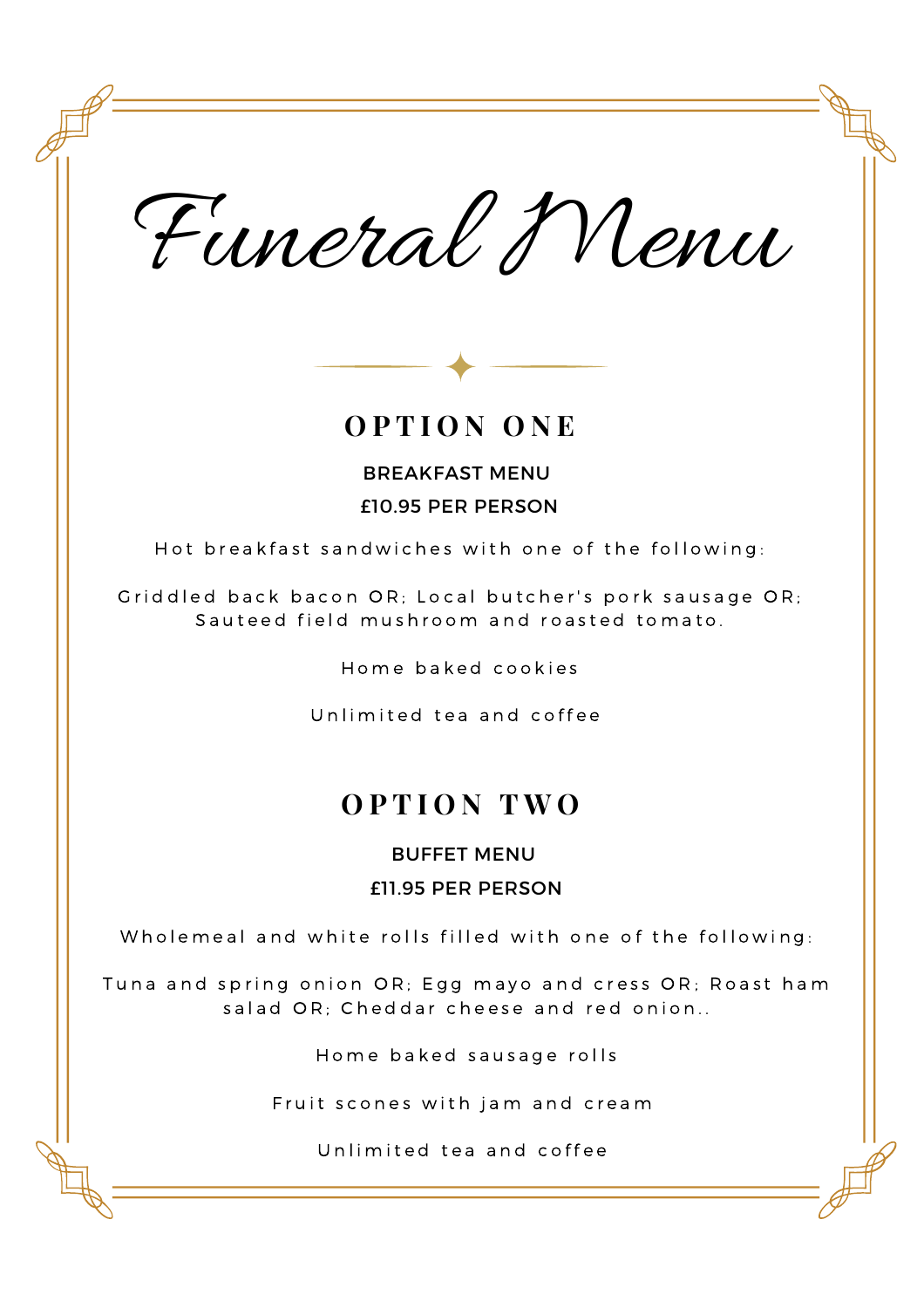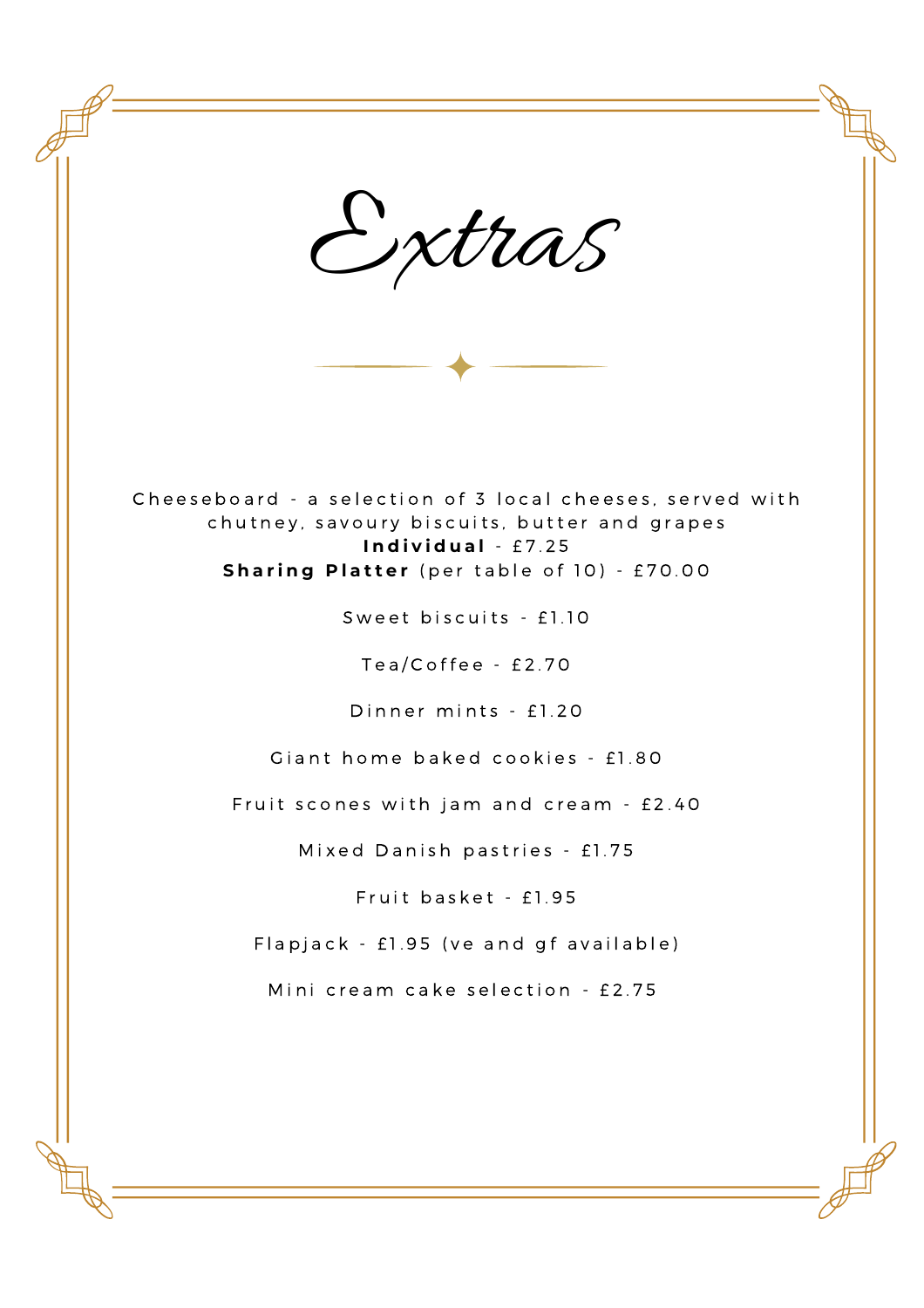Breakfast Menu Hot Breakfast sandwiches with one of the following: Griddled back bacon OR: Local Butcher's pork sausage OR: Sauteed field mushroom and roasted tomato Home baked cookies Unlimited tea and coffee 10.95 per person